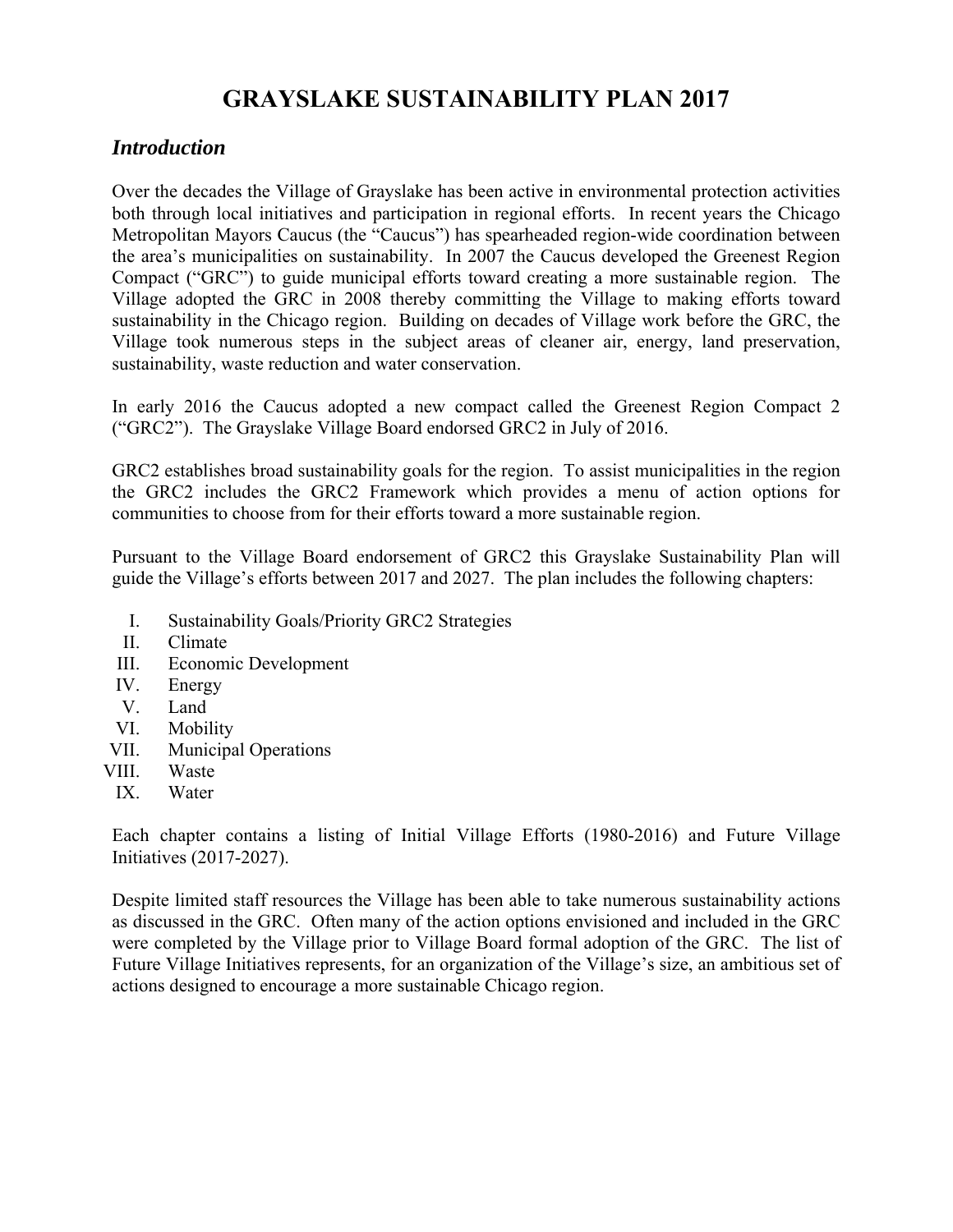# **I. SUSTAINABILITY GOALS/PRIORITY GRC2 STRATEGIES**

The GRC2 includes a list of broad sustainability goals for the entire region. Communities can help the region become more sustainable by achieving the broad regional goals. Each community can devise its own list of sustainability initiatives that fit their local needs and capabilities. The combined results of participating communities will help the region achieve GRC2 goals. The below list includes those GRC2 goals that will be the focus of the Village's efforts in the next decade.

#### *Climate*

- Reduce greenhouse gas emissions
- Maintain clean and healthful air
- Develop resiliency to climate change impacts
- Engage the community in climate change mitigation and adaptation

#### *Economic Development*

- Cultivate local and sustainable economic development, jobs, and businesses
- Promote innovation and a competitive workforce

#### *Energy*

- Use energy for buildings and facilities efficiently
- Advance renewable energy
- Reduce energy consumption
- Enact policies that support clean energy
- Engage the community in clean energy practices

#### *Land*

- Encourage strategic development that upholds sustainability principles
- Conserve, restore and enhance natural features and ecosystems
- Support networks of accessible, well-used, and enjoyable parks
- Sustain a robust urban forest canopy
- Sustain beautiful landscapes that provide ecosystem services
- Achieve greater livability through sustainable land use
- Cultivate a conservation ethic in the community

#### *Leadership*

- Advocate for policies that align with and advance the Greenest Region Compact 2
- Work collaboratively towards a sustainable region

#### *Mobility*

- Support safe and effective active transportation
- Maintain a diverse, safe, and efficient transportation network
- Support efficient transportation that uses resources wisely
- Integrate sustainability into transportation policies, programs, and regulations
- Promote public and sustainable transportation choices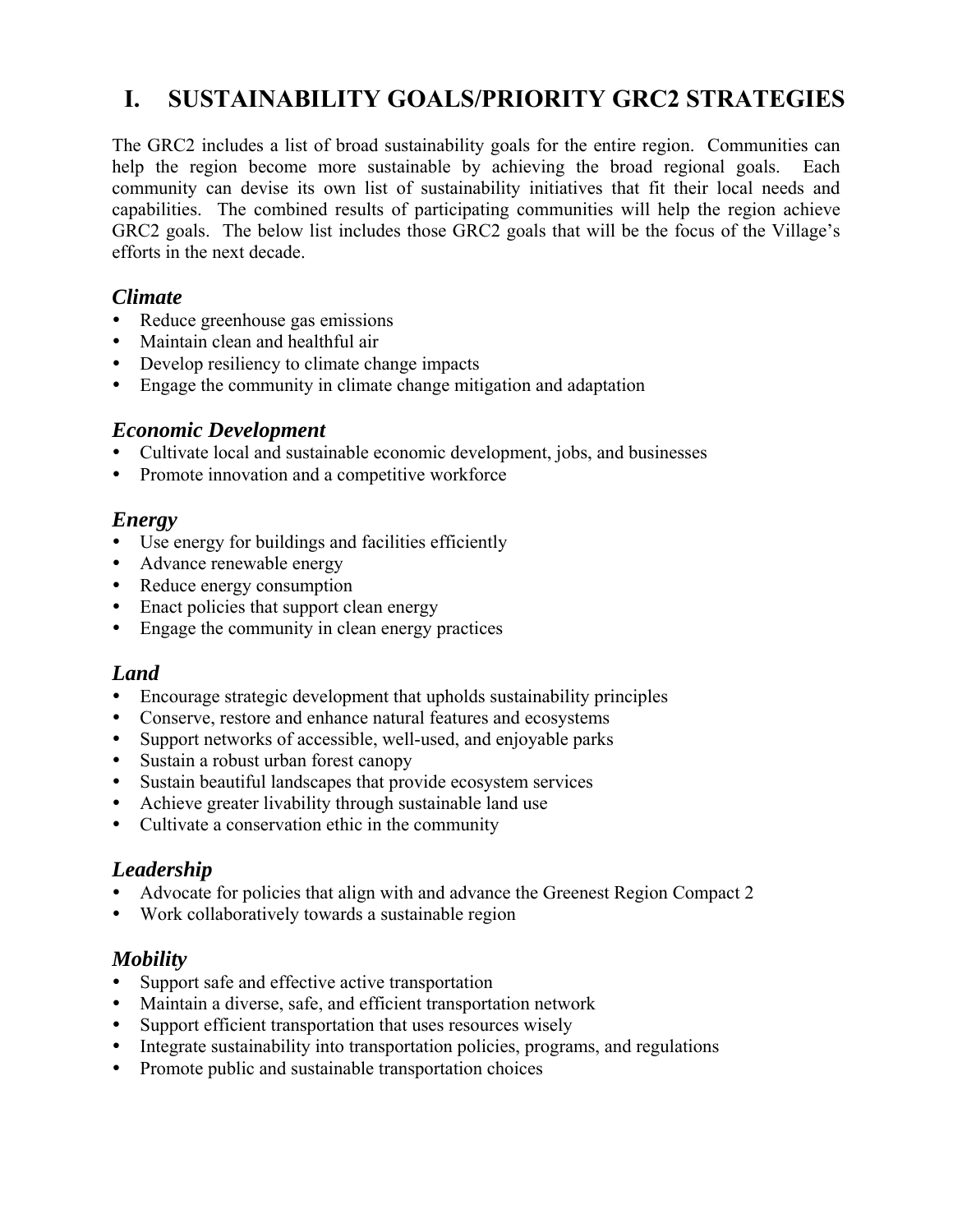## *Municipal Operations*

- Lead by demonstrating sustainable values and practices
- Integrate sustainability into all municipal operations
- Operate a safe, clean, and efficient fleet
- Collect and manage data to advance sustainability

#### *Sustainable Communities*

- Foster a culture of health, safety, and wellness
- Increase access to sustainably grown local food
- Promote a sustainable identity for the community
- Ensure local policies and codes support sustainability

### *Waste and Recycling*

- Support sustainable material management
- Recycle materials across all sectors
- Divert waste from landfills
- Enact policies that cause sustainable material management
- Engage the community in waste reduction and recycling

#### *Water*

- Use and distribute water efficiently
- Protect and improve and water quality
- Manage water system assets sustainably
- Optimize the use of natural and built systems to manage stormwater
- Practice stewardship of water resources
- Enact policies to protect water resources
- Engage the community in water stewardship

The GRC2 included certain priority strategies for creating a more sustainable region. The priority strategies have either been the subject of past Village efforts or are included in this plan. In general, the strategies are:

- Measurably reduce the amount of water used below 2015 levels through public education, enactment of water use regulations, promotion of rain barrels, water plumbing fixtures requirements, water metering, low water landscaping and other methods.
- E-waste recycling programs
- Participation in the Northern Illinois Energy Projects Residential Lighting program to encourage the use of compact fluorescent light bulbs.
- Air emission reductions through municipal vehicle retrofits and increased awareness of public transit
- Energy strategies: Switch to LED in traffic signals and purchasing of alternative fuel vehicles
- Land strategies: Adoption of a municipal tree planting ordinance
- Waste strategies: Enactment of construction/demolition (C&D) recycling ordinance, residential paint recycling programs, and curb-side recycling programs
- Water strategies: Review stormwater ordinances and use of stormwater best management practices in new developments or redevelopments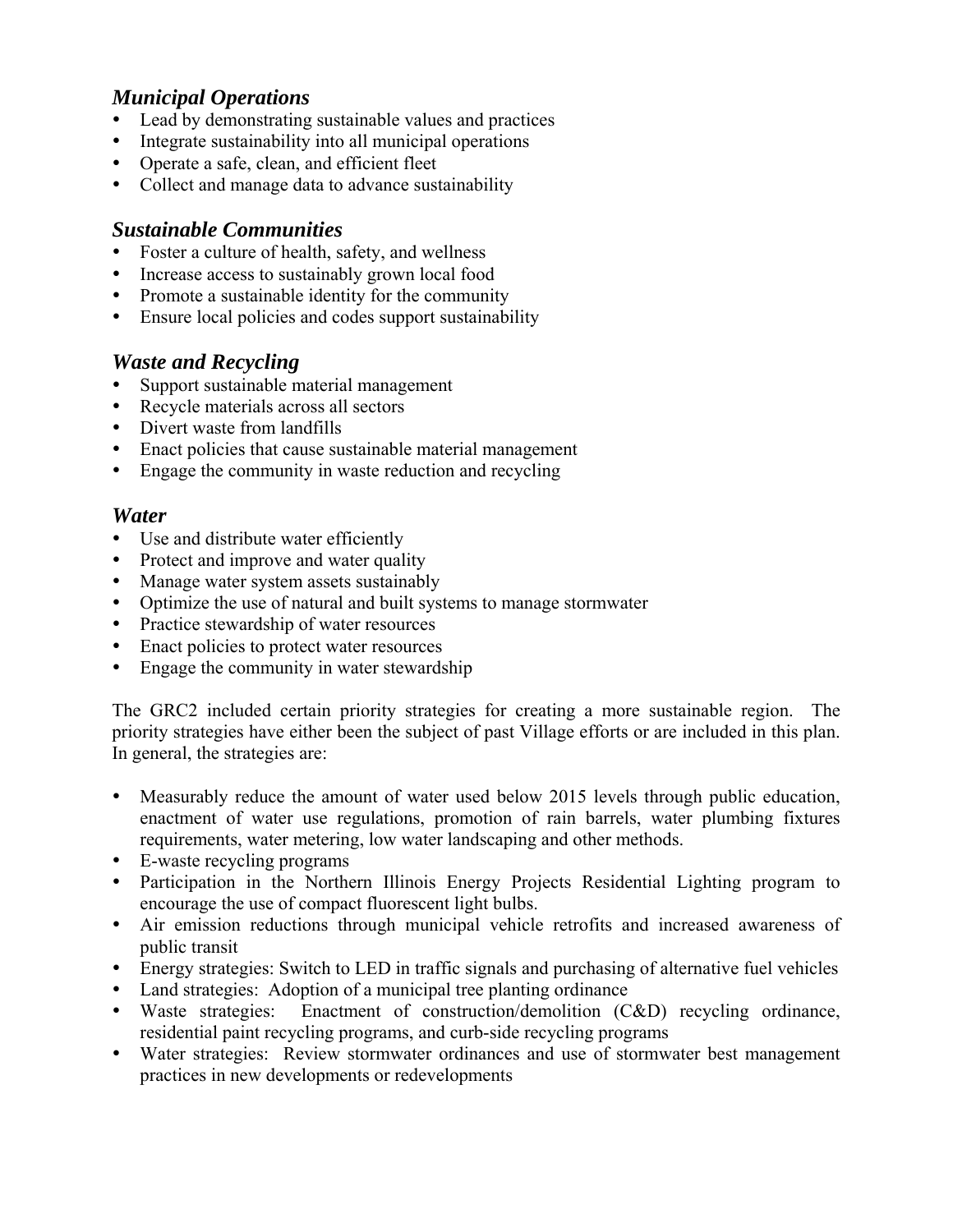# **II. CLIMATE**

Taking steps to improve air quality has a positive public health impact. Within the typical municipal role reducing vehicle emissions in Village operations, providing systems that provide alternatives to the auto, enacting targeted air quality standards based on local conditions, planting trees and other vegetation and enacting reasonable development standards can be beneficial.

## *A. Initial Village Efforts (1980 – 2016)*

- 1. Required planting of thousands of trees by developers
- 2. Inventory of Village right-of-way trees
- 3. 50/50 tree planting and lawn mower reimbursement programs
- 4. Opposition to Route 83 waste incinerator
- 5. Negotiated removal of asphalt plant, a large polluter, in unincorporated area
- 6. Approval of special use permit for landfill gas cogeneration facility
- 7. Development of greenway trail system as alternate to motor vehicle use
	- Connections to regional trails
- 8. No idling policy Village vehicles
- 9. Public Works clean fleet
	- Use of biodiesel
- 10. Waste hauler natural gas vehicles requirement by franchises
- 11. Ash tree preservation program
- 12. Adoption of local air quality standard
- 13. Enactment of landscape waste burning ban
- 14. Tree City designation (23 years)
- 15. Clean Air Counts recognition for contributions to reducing ozone in the Chicago region

- 1. Continue tree preservation program
- 2. Continue 50/50 tree planting and lawn mower reimbursement programs
- 3. Fund additional tree planting (right-of-way): 1,000 trees by 2027
	- Optimize tree planting to protect existing trees for maximum carbon storage/sequestration
- 4. Investigate new local air quality standards options
- 5. Increase purchase of fuel efficient and alternative power vehicles for Village operations
- 6. Investigate development of electric car charging stations (with private sector)
	- Consider developer requirement for alternative fuel facilities in new nonresidential projects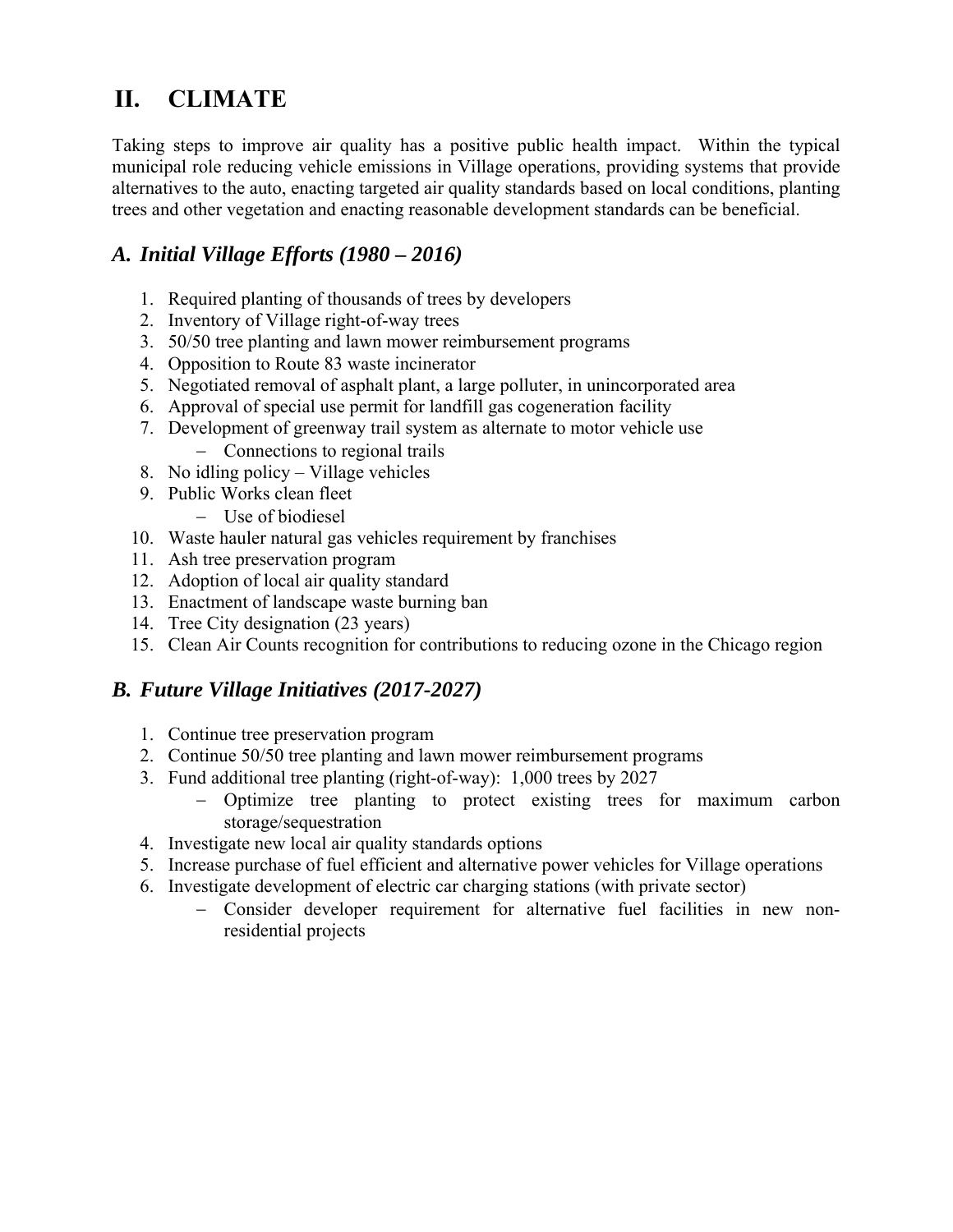# **III. ECONOMIC DEVELOPMENT**

Economic development provides jobs, increases wages, and creates additional tax base that is essential to creating opportunities to control the property tax burden. Without jobs a community cannot be sustainable. In addition to these benefits, businesses should be involved in efforts to limit Grayslake's environmental footprint. Reducing energy use supports sustainability and broad strategies can include "greening" of existing businesses and, through reasonable development codes, ensuring that new development is sustainable. Attracting new businesses that focus on green technology, products, services and operations can support sustainability.

### *A. Initial Village Efforts (1980 – 2016)*

- 1. Creation of Economic Development Commission
- 2. Adoption of economic development plans:
	- Plan for Success
	- Plan for Continued Success
	- Taking on Challenges and Succeeding: A Plan for a Growing Economy
- 3. Approval of numerous non-residential projects throughout community
- 4. Attraction of hundreds of businesses creating thousands of jobs
- 5. Facilitate creation of the Village Center including downtown revitalization
- 6. Incentive arrangements for building rehabilitation and restoration
- 7. Use of non-tax incremental taxing district economic incentives for new tax base/jobs
- 8. Encourage location of the University Center in Grayslake
- 9. Free recycling for businesses under commercial waste hauling franchise
- 10. Agreement with the Grayslake Chamber of Commerce for economic development services
- 11. Agreement with the Grayslake Business Partnership for business recruitment services
- 12. Farmers Market support
- 13. Creation of community garden

- 1. Consider process for local evaluation of non-residential projects using LEED criteria
- 2. Encourage expansion of business recycling
- 3. Encourage expansion of food scraping in restaurants
- 4. Work with College of Lake County to match workforce training with needs of businesses
- 5. Investigate possible incentive program for business use of solar or wind power
- 6. Develop sustainable development techniques for new business projects and include in ordinances
	- Explore possible incentives
- 7. Advocate for expanded job opportunities at sufficient wages
- 8. Attempt to recruit new businesses that practice sustainable operating methods and/or product sustainable products. Encourage use of local foods where practical.
- 9. Continue support for local farmers markets
- 10. Continue support for local community garden/expand where demand warrants
- 11. Encourage green building through publicity and green building plaques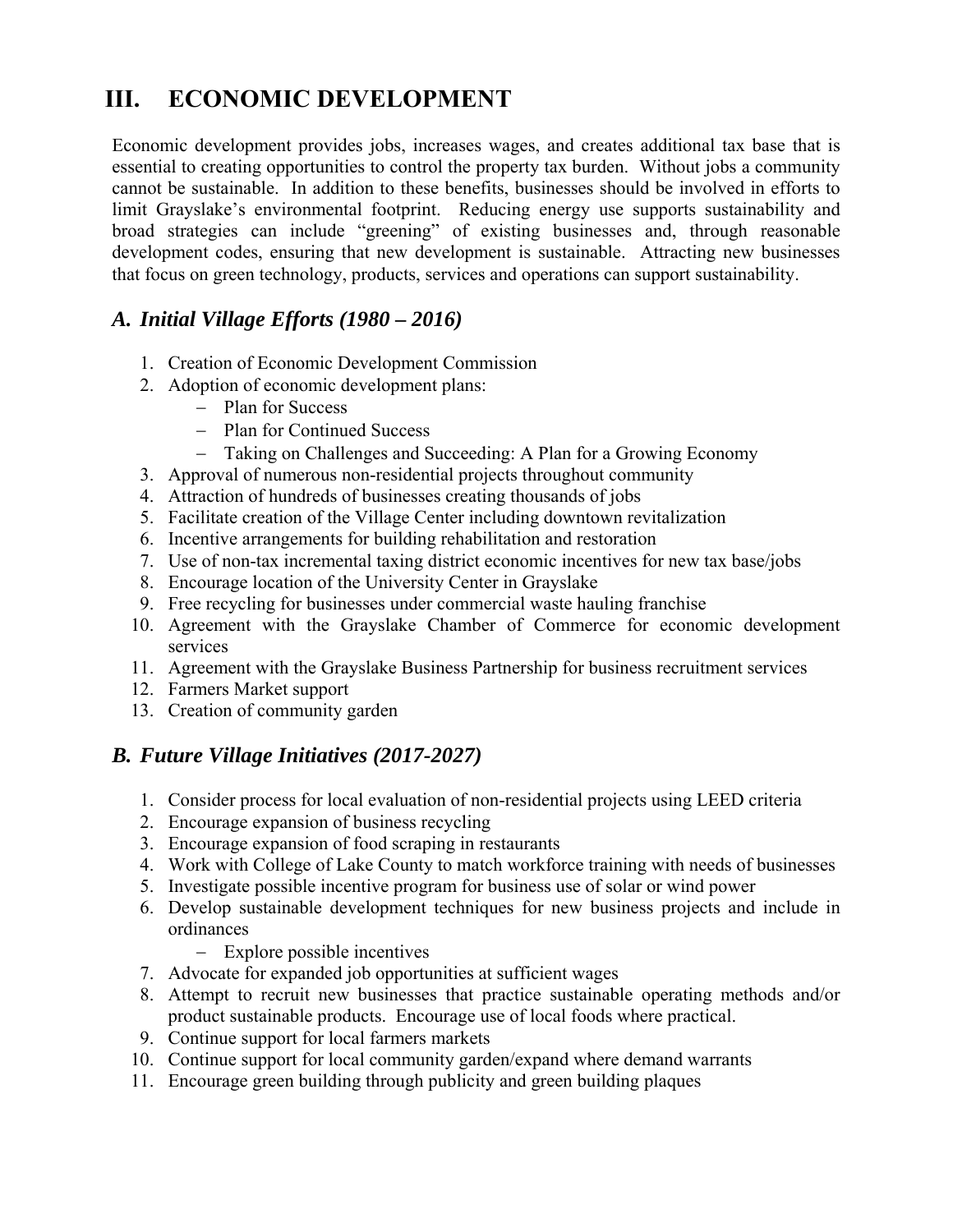- 12. Where possible encourage growth in the local food supply economy by:
	- Recruitment of appropriate private food processing businesses that are compatible with other land uses.
	- Investigate options for community-based food processing incubators if sufficient local demand is present.
	- Investigate possible local ordinance revisions to allow small scale agricultural activities in residential areas including limited food retail by special use permit.
	- Connect local food producers and local consumers through markets and other efforts.
	- Encourage partnerships between local food producers and institutions, such as schools, hospitals, food banks and elder care facilities for educational programming and possible "food to table/cafeteria" initiatives.
	- Work with Lake County Health Department and other regulators to streamline regulations while maintaining food safety.
	- Work with local educational entities to increase awareness of the benefits of local food.
	- Encourage workshops educating residents on how to grow their own food, through the University of Illinois extension, College of Lake County and the Liberty Prairie Foundation.
	- Seek community volunteers to spearhead these local food initiatives.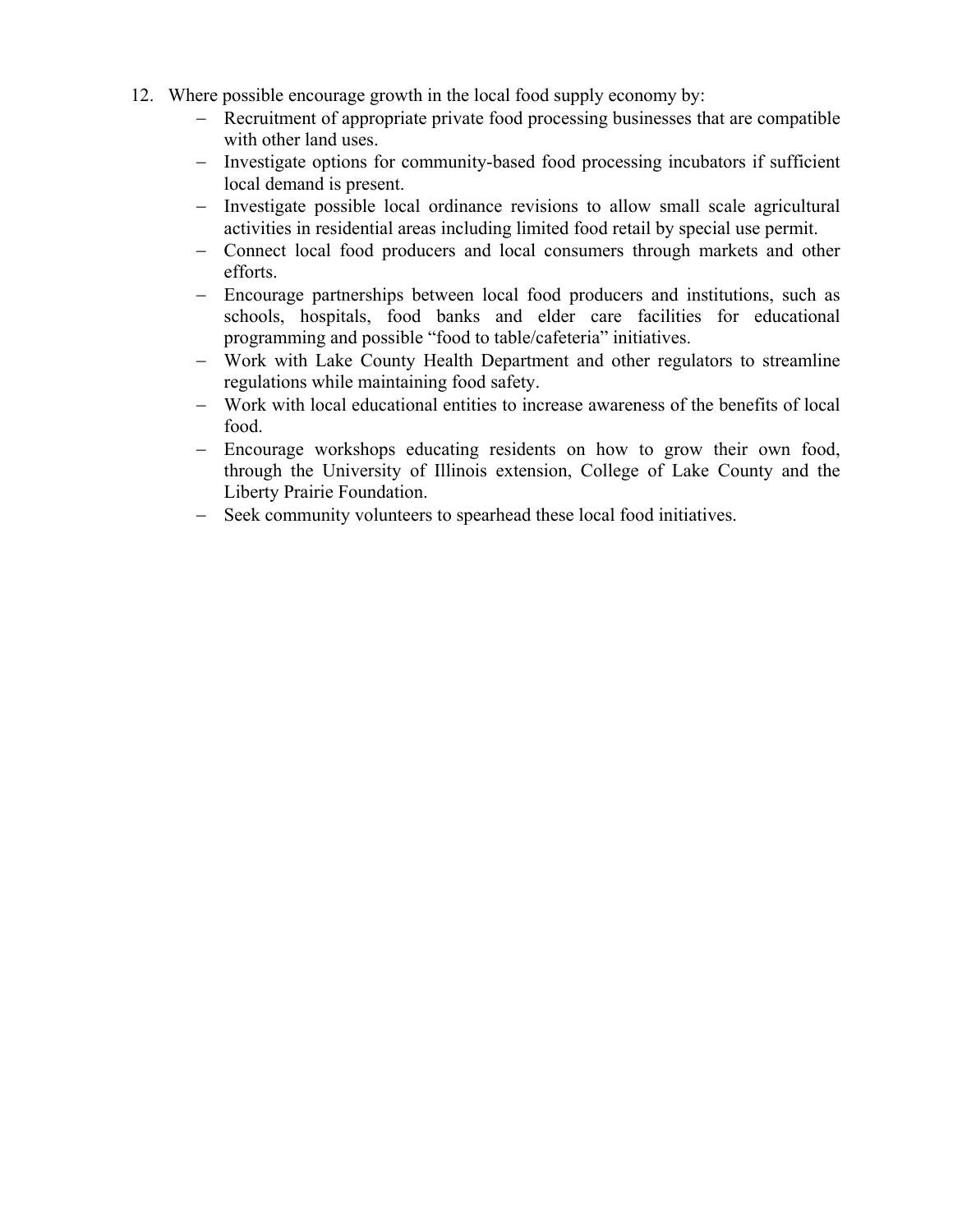# **IV. ENERGY**

Reducing energy consumption by increasing energy efficiency in commercial, institutional and residential buildings and encouraging the use of renewable sources of energy will help reduce energy waste whether it is fossil fuels or renewables. The implementation of strategies that support these goals back the larger goal of reducing greenhouse gas emissions.

## *A. Initial Village Efforts (1980 – 2017)*

- 1. Approved solar power ordinance
- 2. Approved wind power ordinance
- 3. Retrofit to LED lighting (exterior Village Hall lights)
- 4. Village Hall interior lighting transition to LED underway
- 5. Village Center Sternberg street light transition to LED underway
- 6. Boiler replacement Aquatic Center
- 7. Pump replacements in water reservoir/pump station and in aquatic center
- 8. Completion of energy audit Village Hall/Pump Station/Heritage Center/Aquatic Center/ Public Works garage
- 9. Regular maintenance program for operating efficiency: HVAC systems in all facilities
- 10. Adoption of International Energy Conservation Code for new development
- 11. Approval of wind turbine at the Prairie Crossing Charter School
- 12. Approval of installation of solar PV panels at Grayslake North and Grayslake Central High Schools
- 13. Installation of solar thermal water heating and geothermal heat exchange systems at the College of Lake County

- 1. Implement energy use recommendations to reduce Village facility energy use.
- 2. Budget and plan for the following energy efficiency steps:
	- a. Install energy management systems in Village facilities where possible
	- b. Complete LED interior lighting transitions in Village facilities
	- c. Complete transition to LED Sternberg lighting in Village Center
	- d. Retrofit Village controlled traffic signals to LED
	- e. Benchmark and track energy use in Village facilities
- 3. Investigate with utilities the conversion of neighborhood street lighting to LED
- 4. Partner with utility companies to promote energy efficiency programs
- 5. Consider residential energy audit 50/50 reimbursement program for residents and businesses
- 6. Consider instituting 50/50 programs for:
	- a. Heat loss inspections
	- b. Residential energy audit
	- c. Compact fluorescent light bulb use
- 7. Investigate possible cost sharing programs for use of solar power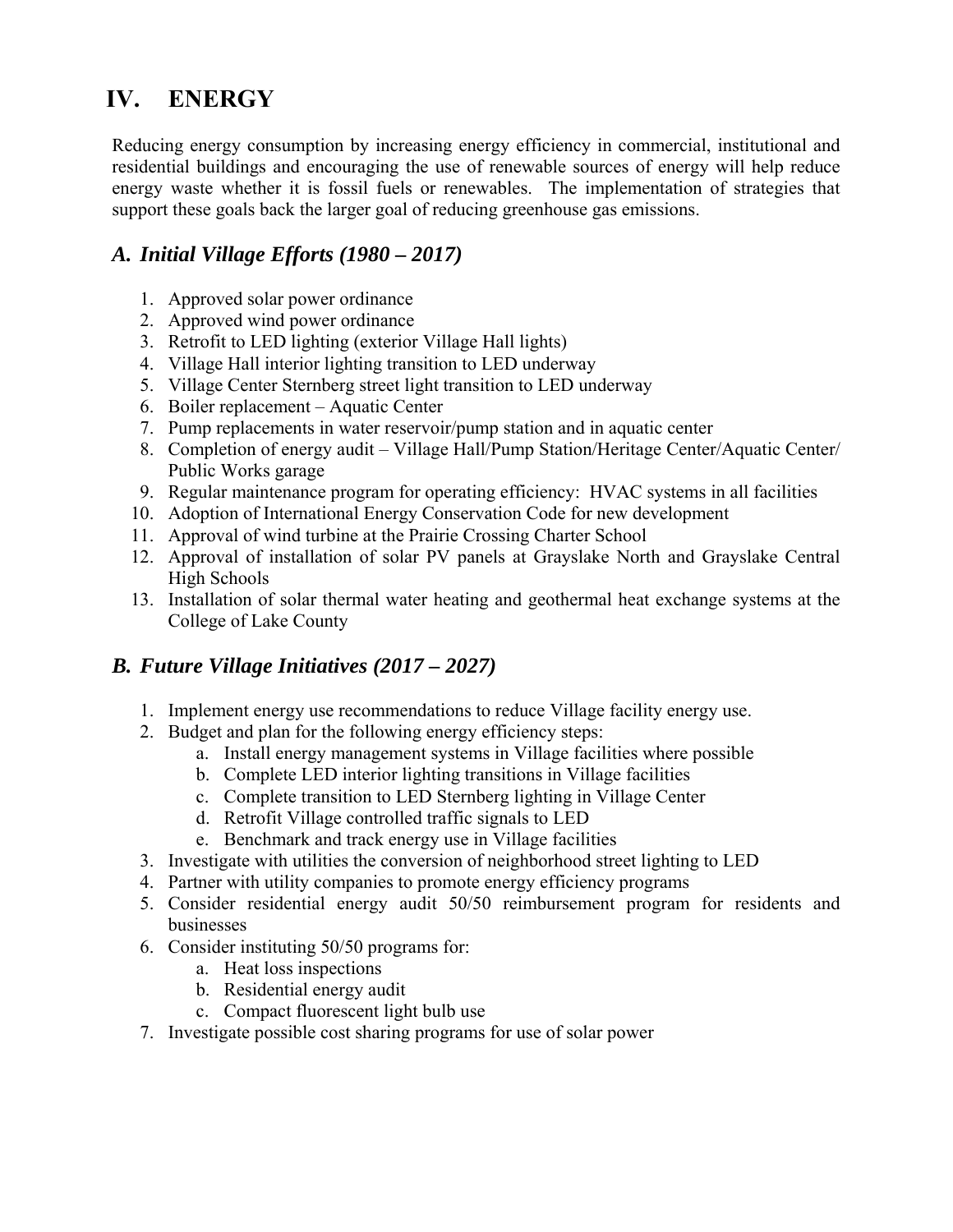# **V. LAND**

Community development and zoning create the fabric that makes villages distinct. Each village has unique character, historic buildings and diverse neighborhoods that require thoughtful planning and a unified vision to ensure long-lasting community character. Sustainability plans can help shape that vision through a lens of sustainable development that adds value to a village while preserving historical integrity and character. Broad strategies for community development and zoning center around developing clear and consistent sustainable development criteria. Local codes and educating practitioners about sustainability standards will foster unified sustainable development and the preservation of sufficient open spaces and important natural features.

## *A. Initial Village Efforts (1980 – 2016)*

- 1. Adoption of stringent open space/park developer donation requirements
- 2. Adoption of stormwater management requirements/wetland protections
- 3. Adoption of transit orientated development standards
- 4. Adoption of tree preservation ordinance
- 5. Adoption of open space zoning classification
- 6. Adoption of architectural standards/matrix review system
- 7. Through development approval process preserved hundreds of acres of open space and funding for Central Park and other parks, wetlands, and woodlands
- 8. Approval of ground breaking Prairie Crossing conservation community
	- Permanent preservation of 378 acres
	- Preservation of significant site natural features
- 9. Approval of transit orientated developments (Village Station/Lake Street Square) near Lake Street Depot and near Prairie Crossing/Libertyville Station
- 10. Brownfield site clean-up/reuse projects:
	- Northwest corner Lake Street/Route 120
	- Hillside Avenue parking lot
	- Grayslake Gelatin site remediation
- 11. Greenway trail system linking forest preserves, parks, the College of Lake County, and other open spaces
- 12. Village added recreation facilities including:
	- Senior center
	- Heritage center
	- Aquatic center
	- Skate park
- 13. Completed right-of-way tree inventory/implement tree maintenance program
- 14. Ash tree preservation treatment program
- 15. Required planting of hundreds of trees in new developments
- 16. Adoption of landscape requirements for new developments
- 17. Encourage use of sustainable landscaping:
	- Conservation@Home program support
- 18. Adoption of phosphorus fertilizer ban
- 19. Use of native plant species in public areas
- 20. 50/50 tree planting reimbursement program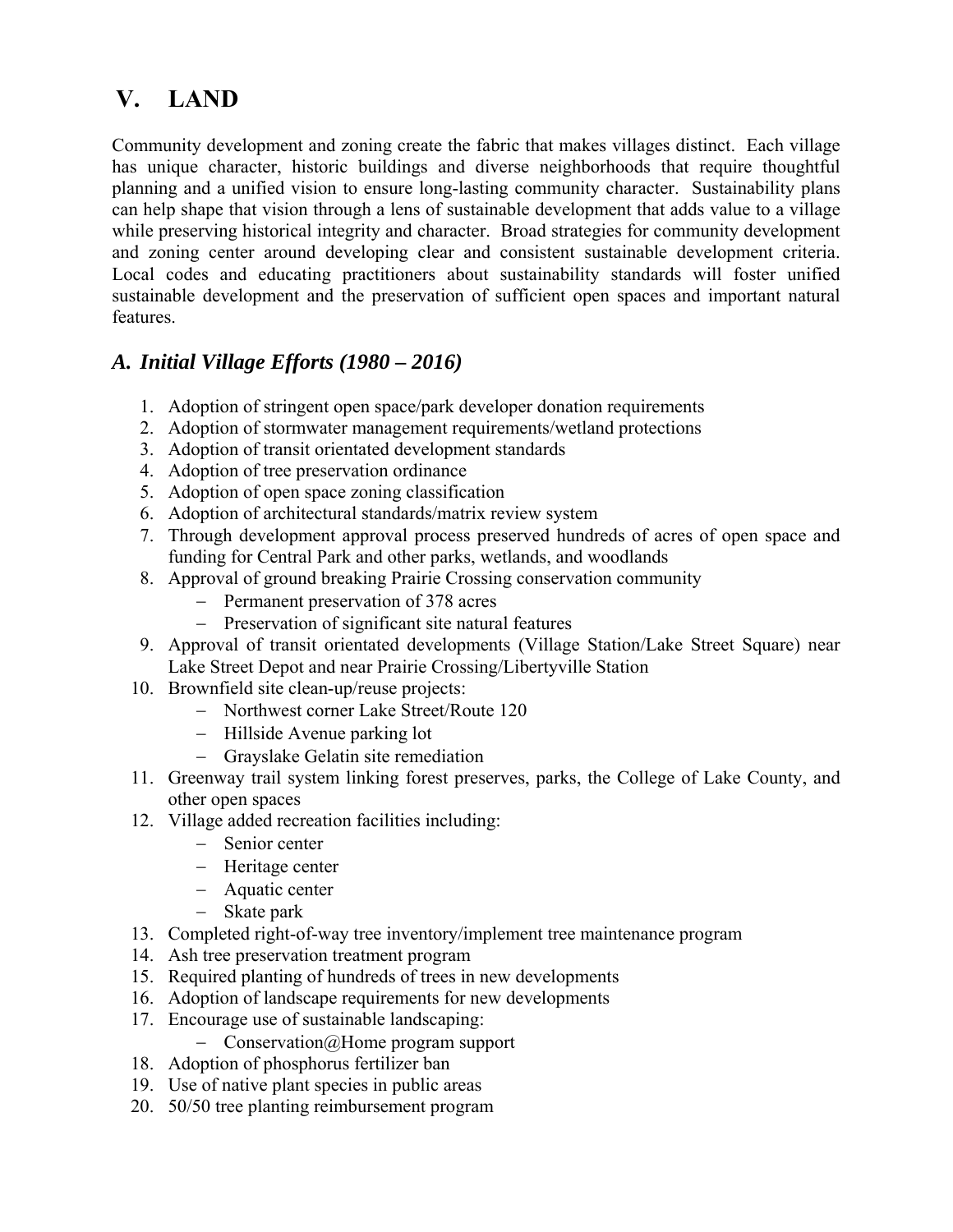- 21. Adoption of local outdoor lighting regulations to reduce night sky light impacts
- 22. Plan for Central Range wetland restoration project
- 23. Collaborate with Countryside Landfill to restore Central Range wetland
- 24. Required landfill end use plan (native plantings/trail system)
- 25. Use of native plantings on Village properties and Village Center
- 26. Intergovernmental agreement creating Grays Lake Management Committee (with Grayslake Park District)
- 27. Approved mixed use Cornerstone project

- 1. Inventory key natural features on undeveloped land for possible preservation
- 2. Through development approval process seek to preserve key natural features (wetlands / woodlands/hedgerows). In addition, encourage the planting of native trees through the development approval process.
- 3. Seek public access easements to preserved privately owned spaces
- 4. Investigate partnership with Conserve Lake County for stewardship/maintenance arrangements for preserved open spaces in new developments
- 5. Review native landscaping ordinance requirements for non-residential and multi-family projects
- 6. Support transit oriented development when appropriate in the context of existing land uses
- 7. Conserve key natural assets through acquisition, conservation easements or cooperative agreements
- 8. Complete remediation activities at the Grayslake Gelatin Company site
- 9. Develop a plan for reuse of Grayslake Gelatin Company site that enhances the Village Center
- 10. Require greenway trail linkages within new developments and connections to Villagewide system
- 11. Encourage proper management and long term maintenance of wetlands, woodlands and Grays Lake
- 12. Enforce soil erosion and sediment control regulations for construction sites
- 13. Continue urban tree canopy maintenance programs in public rights-of-way
- 14. Increase the amount of sustainable landscaping in the community
	- Continue support for Conservation  $(a)$  Home program to encourage sustainable landscaping
	- Review development regulations to increase use of sustainable landscaping techniques
- 15. Maintain beautiful landscapes/streetscapes to enhance gateways, road medians, business districts and other public spaces
- 16. Encourage mixed use developments where appropriate
- 17. Review development codes to require conservation design best management practices (bioswales/permeable pavements/rain gardens/native landscaping within finished landscape areas)
- 18. Continue enforcement of tree preservation ordinance
- 19. Collaborate with others to educate the community on the value of trees, native and sustainable landscaping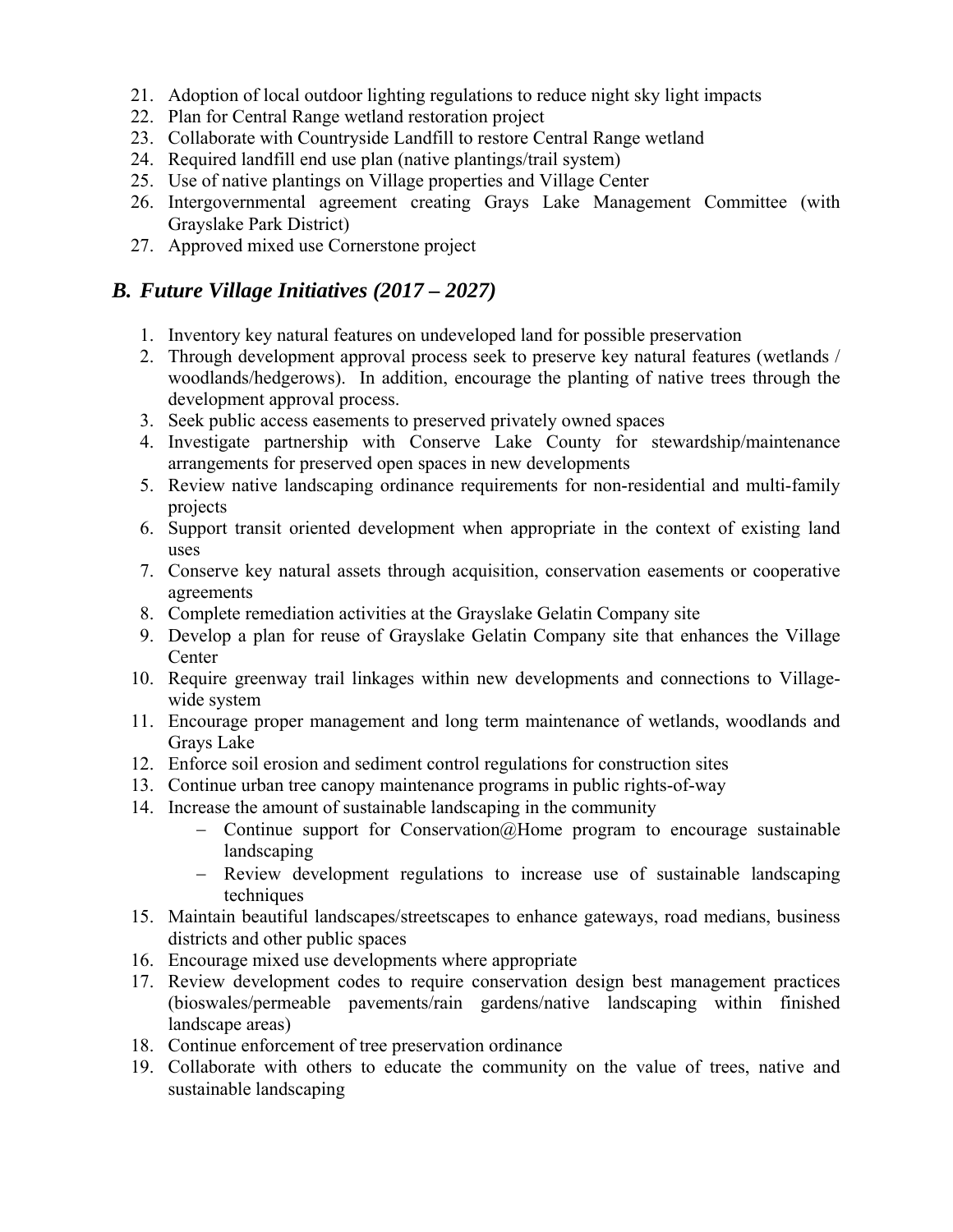20. Encourage elimination of exotic species (including, but not limited to buckthorn). This may include public/private partnerships and educational endeavors.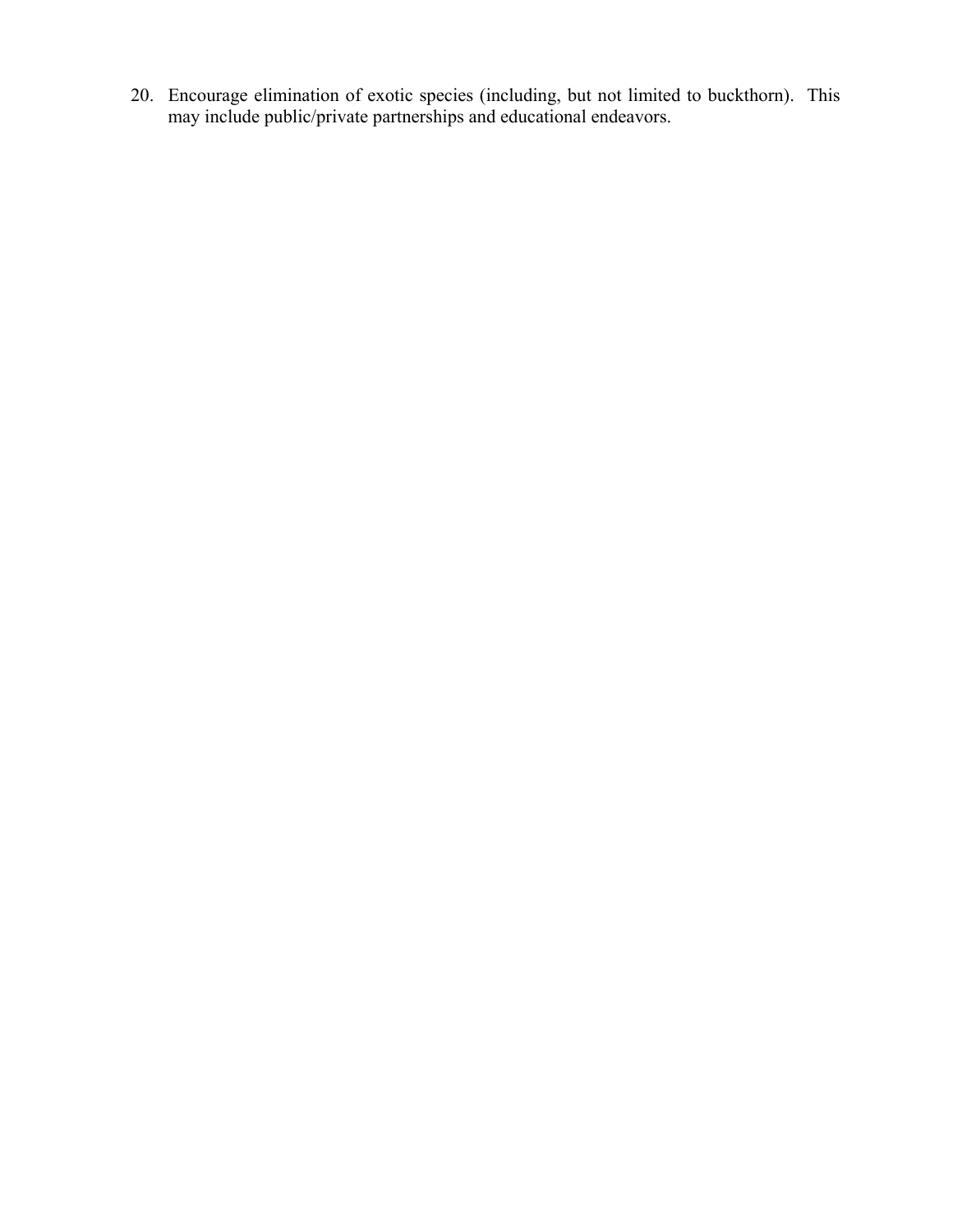# **VI. MOBILITY**

Transportation remains a large contributor of greenhouse gas emissions. Transportation analysts across the country concur that the three key strategy areas for reducing transportation-related emissions include: (1) reducing vehicle miles traveled; (2) developing and using low-emission alternative fuels; and (3) developing and using alternative vehicles that reduce greenhouse gas emissions.

Some key strategies for combating transportation-related greenhouse gas emissions include providing transit incentives, promoting transit-oriented development where appropriate, "complete streets" (streets designed to facilitate use by all modes of transportation), making walking and biking easier, promoting car sharing, and increasing the efficiency of municipal fleet vehicles. In many cases expansion of road capacity leading to more efficient traffic flows can also reduce emissions.

### *A. Initial Village Efforts (1980 – 2016)*

- 1. Approval of a community-wide greenway trail system plan to connect most neighborhoods, parks, commercial areas, schools and the Village Center
- 2. Worked with Lake County, Libertyville Township, Lake County Forest Preserve District, College of Lake County and Grayslake Park District to create trail linkages including connections to regional trails
- 3. Advocacy of road expansions on state and county roads/Village financial contributions
- 4. Expansion of roads under Village jurisdiction and construction of new roads
- 5. Creation of a community-wide greenway bike path system by developers and selected Village financial investments
- 6. Expansion of commuter rail capacity on the Metra Milwaukee North Line Lake Street station/support for commuter rail service on the Canadian National System
- 7. Development of a new North Central commuter rail station on Washington Street
- 8. Improvement of Lake Street rail station building to improve customer experience
- 9. Add bicycle parking facilities at rail stations and in Village Center
- 10. Established a PACE bus transportation hub at the College of Lake County

- 1. Review development codes regarding alternate fuel infrastructure, and sustainable practices for road designs in new developments
- 2. Review existing pedestrian/trail systems to identify key needed linkages and budget funds to complete needed projects
- 3. Continue to advocate for expansions to state and county roads in a context sensitive way
	- Advocate for incorporation of trees and other green infrastructure in designs including planted center medians
- 4. Where feasible encourage for clean fleets by government and businesses
- 5. Review PACE Bus routes in Village and advocate for shelters and other facilities to encourage use of PACE services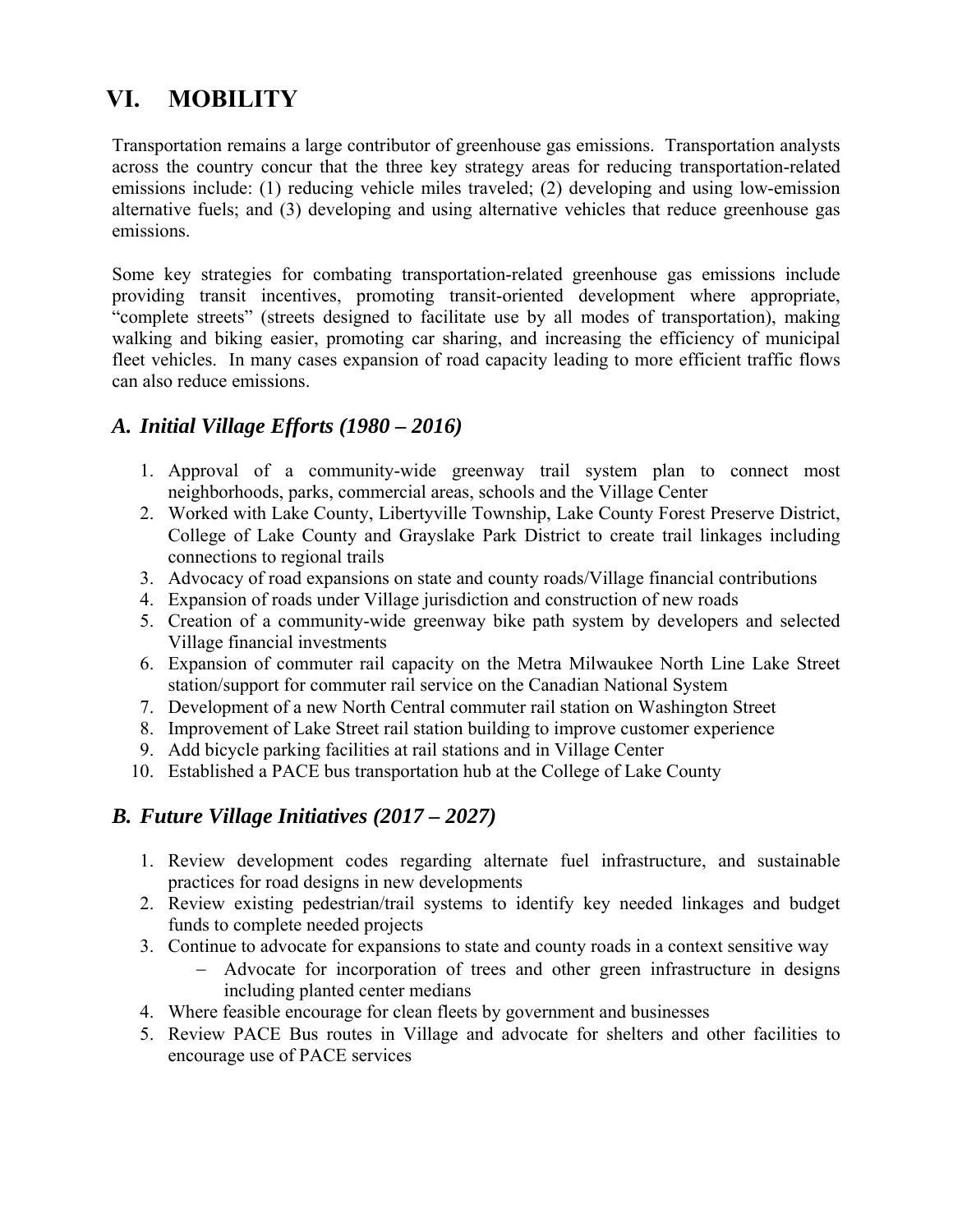# **VII. MUNICIPAL OPERATIONS**

In Grayslake the municipal operation is small due to its alternative approaches to the delivery of public services. As a result, the municipal operation represents a very small part of the overall community. Having said this, the Village has, and can in the future, lead by example by modifying its operations and facilities to support a more sustainable community. Modifications should be evaluating based on their environmental benefit and taxpayer cost.

## *A. Initial Village Efforts (1980 – 2016)*

- 1. Clean Air Counts clean fleet
- 2. Use of biodiesel for Public Works fleet
- 3. Adoption of no idling policy for Village vehicles
- 4. Village Hall energy audit and lighting retrofitting transition to date
- 5. Pump replacements (water reservoir/aquatic center) with energy efficient models
- 6. Boiler replacement: Aquatic center
- 7. Sternberg Village Center street lighting retrofitting transition to date
- 8. Village Hall recycling program
- 9. Native planting strategies for Village facilities
- 10. Consolidation with other governments to provide services:
	- Hainesville police services
	- Lake County Public Works (sewage treatment)
	- Glenview (police dispatching/records management)
	- Central Lake County Joint Action Water Agency
	- Grayslake Fire District (inspections)

- 1. Commit additional staff resources for coordination of implementation of sustainability initiatives. Explore possible contracted services.
- 2. Install energy management systems in Village facilities where possible
- 3. Complete Village facility and Village Center street light transitions
- 4. Create baseline fleet analysis and make Village fleets cleaner where possible and affordable
	- Retrofitting vehicles
	- Alternative fuel options
- 5. Leverage federal/state/private grants and resources to advance sustainability initiatives
- 6. Explore additional options to consolidate and/or share the delivery of public services with other local governments
- 7. Create sustainability performance timeframes and other metrics
- 8. Create a database to track, manage and monitor data for reporting
	- Possible consultant service
- 9. Develop and implement a green purchasing policy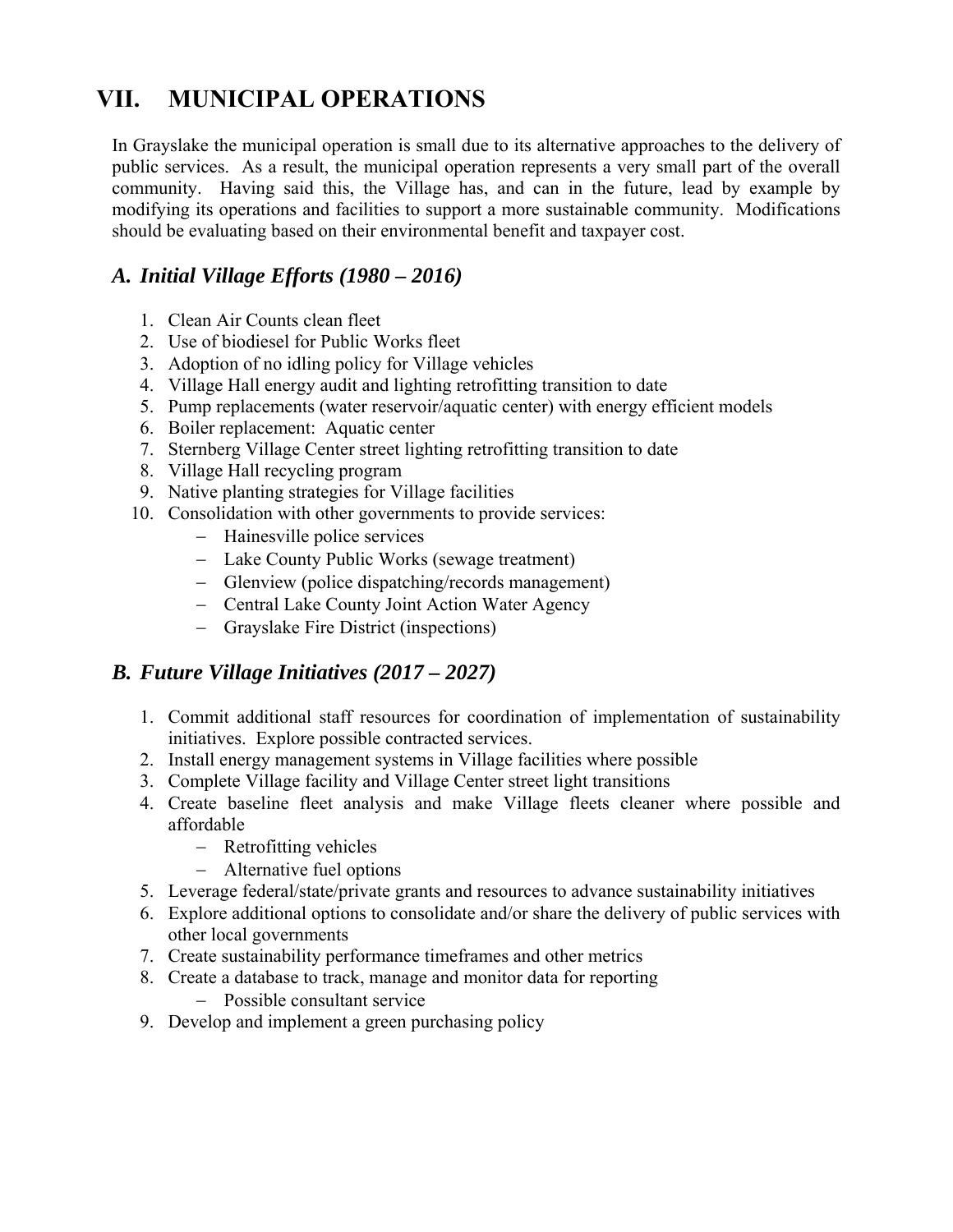# **VIII. WASTE**

As sustainability advocates begin to reframe the concept of "waste" and think more in terms of "resource recovery", Illinois is still dealing with many issues related to traditional land filling. Northern Illinois, in particular, is already exporting waste to neighboring states due to landfill capacity limits. Establishing new landfills as a long-term strategy is problematic due to pollution, increasing landfill siting and maintenance costs, lack of available land, and the lack of interest among Chicago metro area residents to live near sites. The Grayslake area hosts a landfill so the impact of waste disposal in landfills is acutely understood in Grayslake.

Excessive waste also contributes to global warming. The mixing of "organics" (food residuals, yard waste, etc.) with traditional waste at landfills generates an immediate combustion of methane – making food residual diversion a key global warming mitigation strategy in the near term.

Grayslake was an early member of the Solid Waste Agency of Lake County (SWALCO) and an active supporter of SWALCO waste reduction programs. In Grayslake residential single-family recycling has led the way to achieving a high level of landfill diversion rates. The Village's other recent recycling and waste reduction initiatives will encourage lower waste volumes. There is room for improving multi-family and commercial recycling. Food scrap composting offers a strong opportunity for reaching still higher landfill diversion rates.

### *A. Initial Village Efforts (1980 – 2016)*

- 1. First Lake County drop-off recycling center (1974)
- 2. Expansions of drop-off center
	- Electronics
	- Textiles
	- Reuse-A-Shoe
	- Food Scrap Drop-Off
- 3. Volume based waste collection pricing (varying can sizes)
- 4. Early curbside recycling program
- 5. Adoption of construction/demolition (C&D) recycling ordinance
- 6. Adoption of multi-family recycling requirement
- 7. Commercial/multi-family waste/recycling requirement
	- Free recycling by franchise
- 8. Prescription drop-off/events
- 9. Adoption of non-residential and multi-family building design rules for recycling
- 10. Pilot programs for business and multi-family recycling programs
- 11. Approval of Recycle America facility
- 12. Adoption of home composting ordinance
- 13. Compost bin 50/50 reimbursement program
- 14. Participation in SWALCO household chemical programs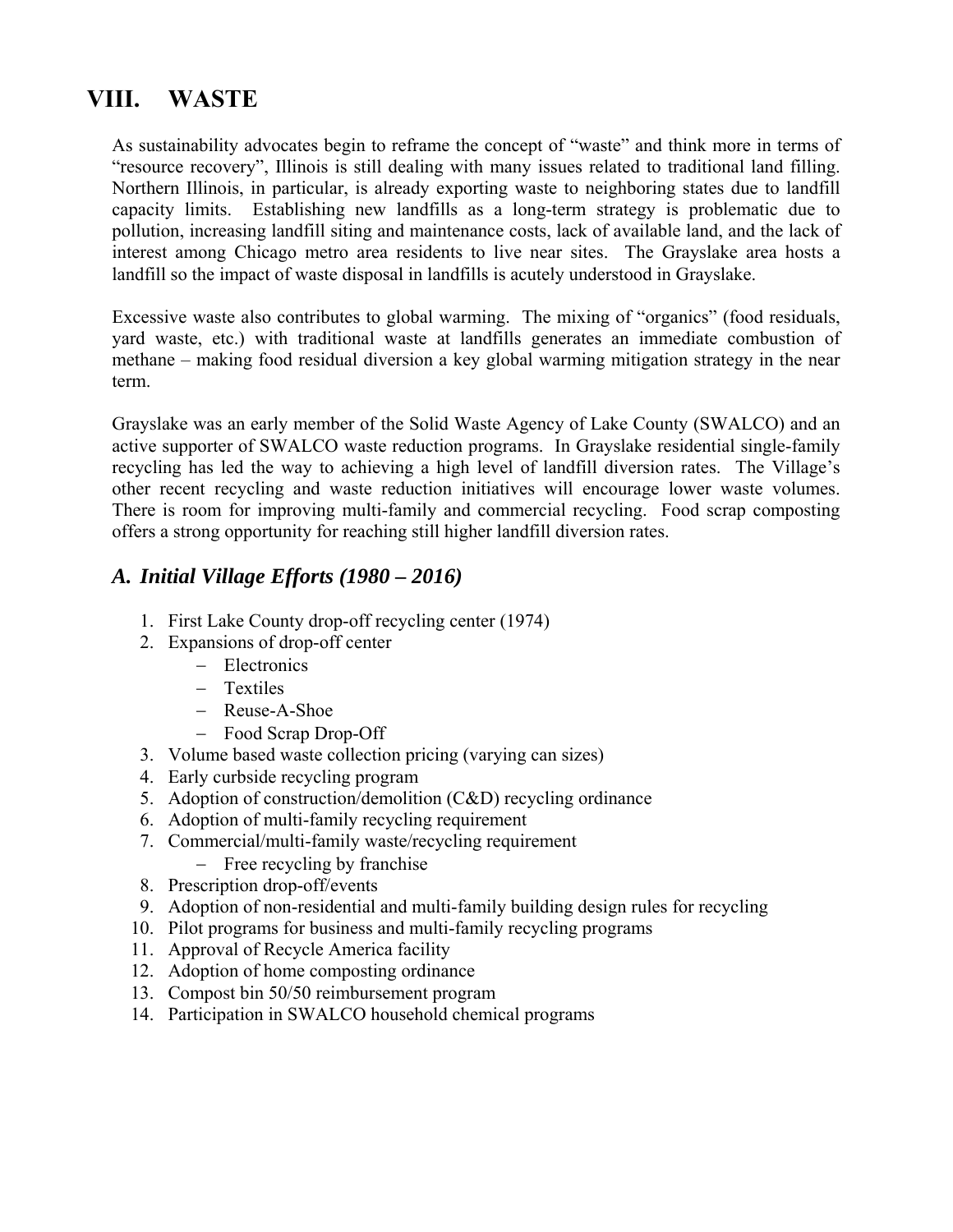- 1. Explore opportunities for continued intergovernmental cooperation on solid waste issues
- 2. Implement residential food scrap landscaping program
- 3. Implement residential food scrap year round pick-up program
- 4. Work with local restaurants and schools to establish food scrap programs
- 5. Establish database on SWALCO 60% task force waste reduction/recycling options
- 6. Establish benchmark for current business recycling expand business recycling
- 7. Conduct a waste audit for Village operations
- 8. Increase public education initiatives to increase recycling and reduce waste volumes
- 9. Support proper disposal of household chemical wastes/pharmaceutical waste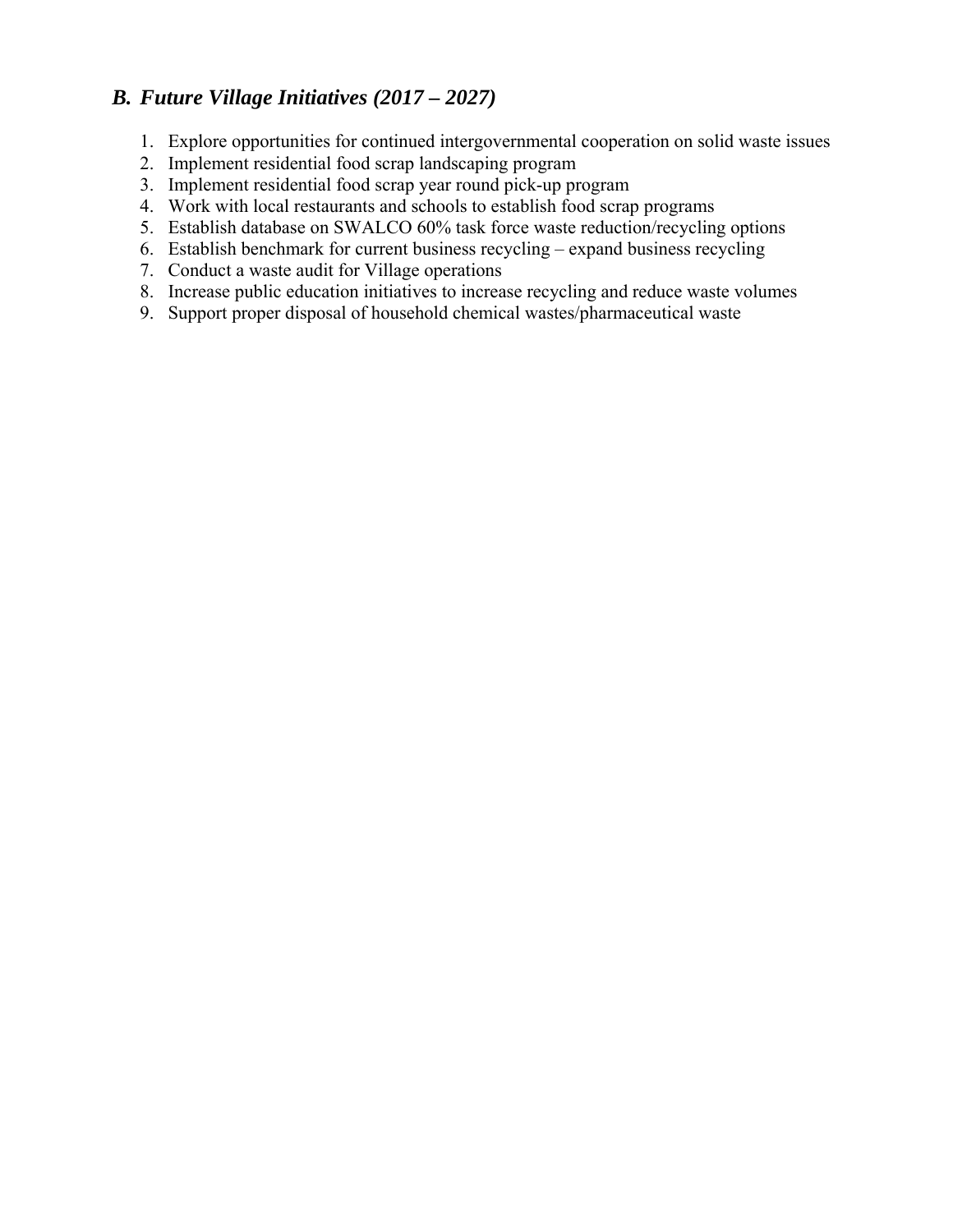# **IX. WATER (WATER SYSTEM/STORMWATER)**

For many Chicago metro area residents being situated next to Lake Michigan has created a sense of security about our water supply and a lack of urgency around the need to use water wisely. The use of water from Lake Michigan in Illinois is regulated by a 1967 Supreme Court decision limiting the 40-year average water diversion from the watershed. This includes water pumped from the Lake for water supply as well as stormwater runoff that no longer flows into the Lake due to the reversal of the Chicago and Calumet rivers – all of which is tracked by the US Army Corps of Engineers. The average water diversion rate has been falling in recent years, but the addition of water demand from communities currently reliant on aquifer supplies and increased stormwater runoff could reverse that trend. As aquifer-based water supplies drop, evaporation from rising air temperatures increases and demand for fresh water grows both regionally and globally, pressure on our precious water resources will continue to mount.

Encouraging the careful use of potable water has been a Village objective for many years. Long before attention to these issues was present the Village pursued this objective through extensive water infrastructure investments, appropriate water use regulations, and utility operating changes resulting in reduced water loss and falling per capita water consumption.

### *A. Water System Initial Village Efforts (1980 – 2016)*

- 1. Adoption of Lake Michigan permit water use restrictions including limitations on outside water use/inside water conservation fixtures
- 2. Reduce water due to system leakage through a twenty-year watermain replacement program
- 3. Water meter replacement program to accurately track water use/automated reading system for all customers
- 4. Water system regular leak detection process/repair identified leaks
- 5. Per capita water use down 30%
- 6. Adopted building code amendment requiring "Water Sense" water fixtures

### *B. Future Village Initiatives (2017 – 2027)*

- 1. Collaborate in regional water planning initiatives and to protect Lake Michigan
- 2. Operate an efficient water utility that delivers clean healthful water to private water services
- 3. Review and update fixed asset inventory and fixed asset replacement funding. Invest water revenues into sustaining water infrastructure.
- 4. Review development/building codes regarding water conservation
- 5. Consider 50/50 program for private lead water service conversions

## *C. Initial Village Stormwater System Efforts (1980 – 2016)*

Reducing flooding conditions in existing areas through sound long range planning and investments is sound public policy. Further, an appropriate and practical regulatory regime can ensure that flooding risks are reduced and water quality improved. The Village has developed